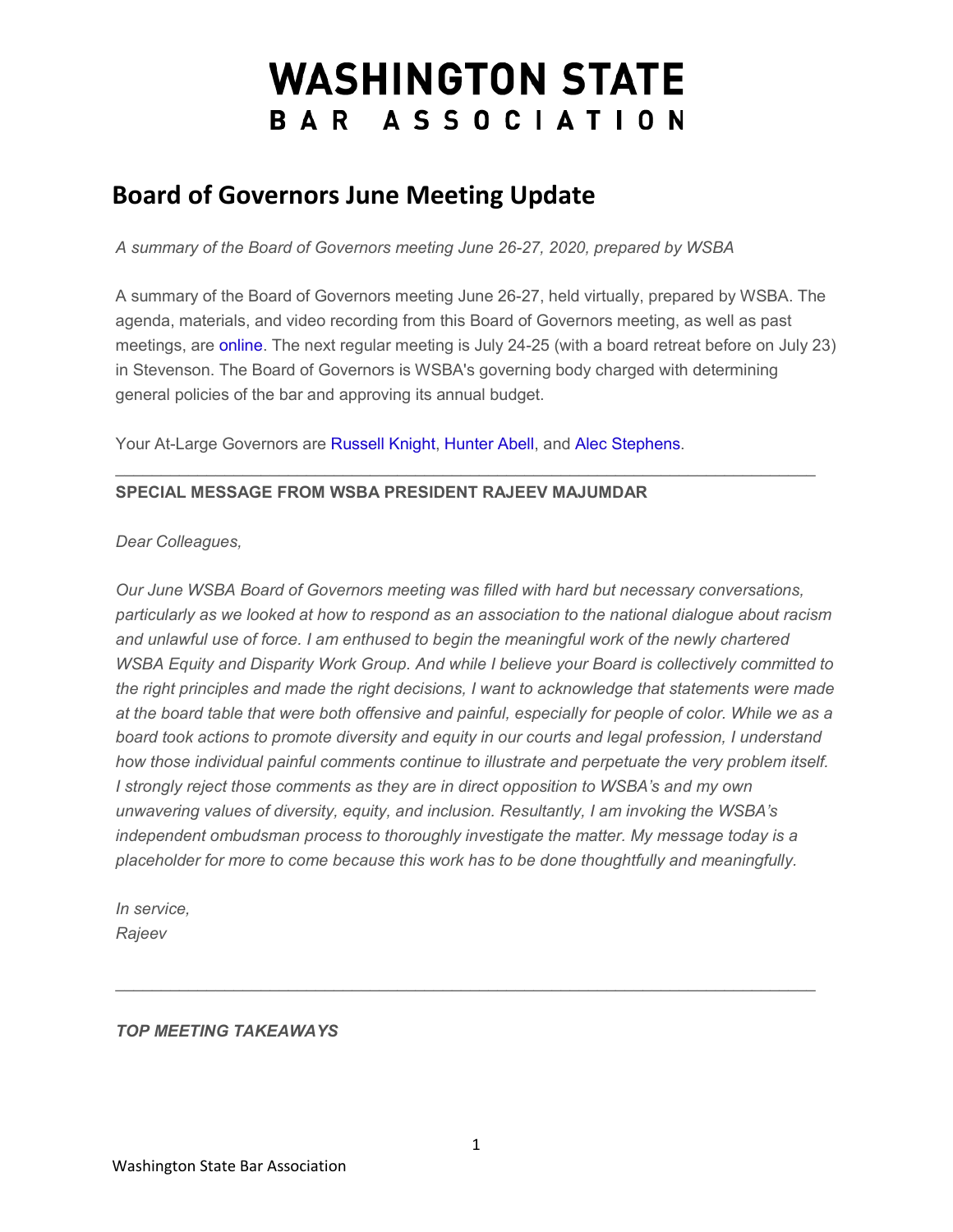1. **George Floyd Memoria Agenda—WSBA's stand against racism and unlawful use of force:** At its first meeting since the killing of George Floyd and the resulting national unrest and dialogue about racism, the board took several actions in response to President Majumdar's call to action. Significantly, they unanimously [passed a resolution](https://www.wsba.org/docs/default-source/about-wsba/governance/board-resolution-national-dialogue.pdf?Status=Temp&sfvrsn=202709f1_2) acknowledging statements made by the members, supporting the [Supreme Court's message,](https://www.wsba.org/docs/default-source/about-wsba/governance/judiciary-legal-community-signed-6-4-20-(002).pdf) endorsing the [WSBA President's message](https://www.wsba.org/docs/default-source/about-wsba/governance/civil-unrest.pdf?sfvrsn=1b7809f1_6) to the membership, and committing the WSBA to support its members in speaking out. Most importantly, the board chartered a multi-stakeholder Equity and Disparity Work Group to actively identify and suggest remedies for rules, regulations, and laws related to the practice of law and administration of justice that facilitate injustice and perpetuate institutionalized racism. The board also answered President Majumdar's challenge to revise the mission statement of the bar to emphasize the WSBA's mandate to promote an effective legal system accessible to all people, by proposing a statement to send out for member feedback. "Even if these are hard conversations, we are compelled to act as an association," said President Rajeev Majumdar. "We have the unique ability to look at the justice system itself—at the very tools we use every day—to ensure equitable access for all people." (See below for more information.)

2. **Expanding the Hardship Exemption:** In recognition of challenges facing members throughout their lifetimes, the number of times an Active member can receive a hardship exemption from paying annual license fees has been increased from once to twice, per a bylaw amendment that is now subject to review by the Washington Supreme Court. The goal is to offer the additional hardship exemption by the next licensing deadline.

3. **Law Clerk Tutors:** Have you considered serving as a tutor for a prospective Law Clerk student? This program offers an important alternative to law school that helps breaks down economic, geographic, and other barriers for prospective lawyers. [Learn about two Law Clerks' journeys and](https://www.wsba.org/for-legal-professionals/join-the-legal-profession-in-wa/law-clerk)  [consider becoming a tutor—](https://www.wsba.org/for-legal-professionals/join-the-legal-profession-in-wa/law-clerk)we need you!

4. **WSBA Leadership:** The Board of Governors selected current District 6 Governor Hon. Brian Tollefson as WSBA's President-Elect for the coming year and Lisa Mansfield as an At-Large Governor for 2020-23 (note: *14 candidates* initially applied for this seat, currently held by At-Large Governor Alec Stephens). After a favorable performance review, the board also voted to hire Terra Nevitt as WSBA Executive Director (removing "interim" from her current title), subject to negotiation of an employment contract. [\(See page 296.](https://www.wsba.org/docs/default-source/about-wsba/governance/bog-meeting-materials-2019-2020/board-of-governors-meeting-materials-june-2020.pdf?sfvrsn=e60309f1_4))

5. **COVID-19 Resources and Information:** WSBA frequently updates its [COVID-19 web page](https://www.wsba.org/for-legal-professionals/member-support/covid-19) with information, news, and resources in the categories such as law-firm management, free CLEs and webinars, court orders, opportunities to help, and more. The annual CLE Summer Sale begins July 7, and we are offering a bigger discount (50%) than in previous years to help members navigate the legal landscape and requirements during the pandemic.

#### *MEETING RECAP*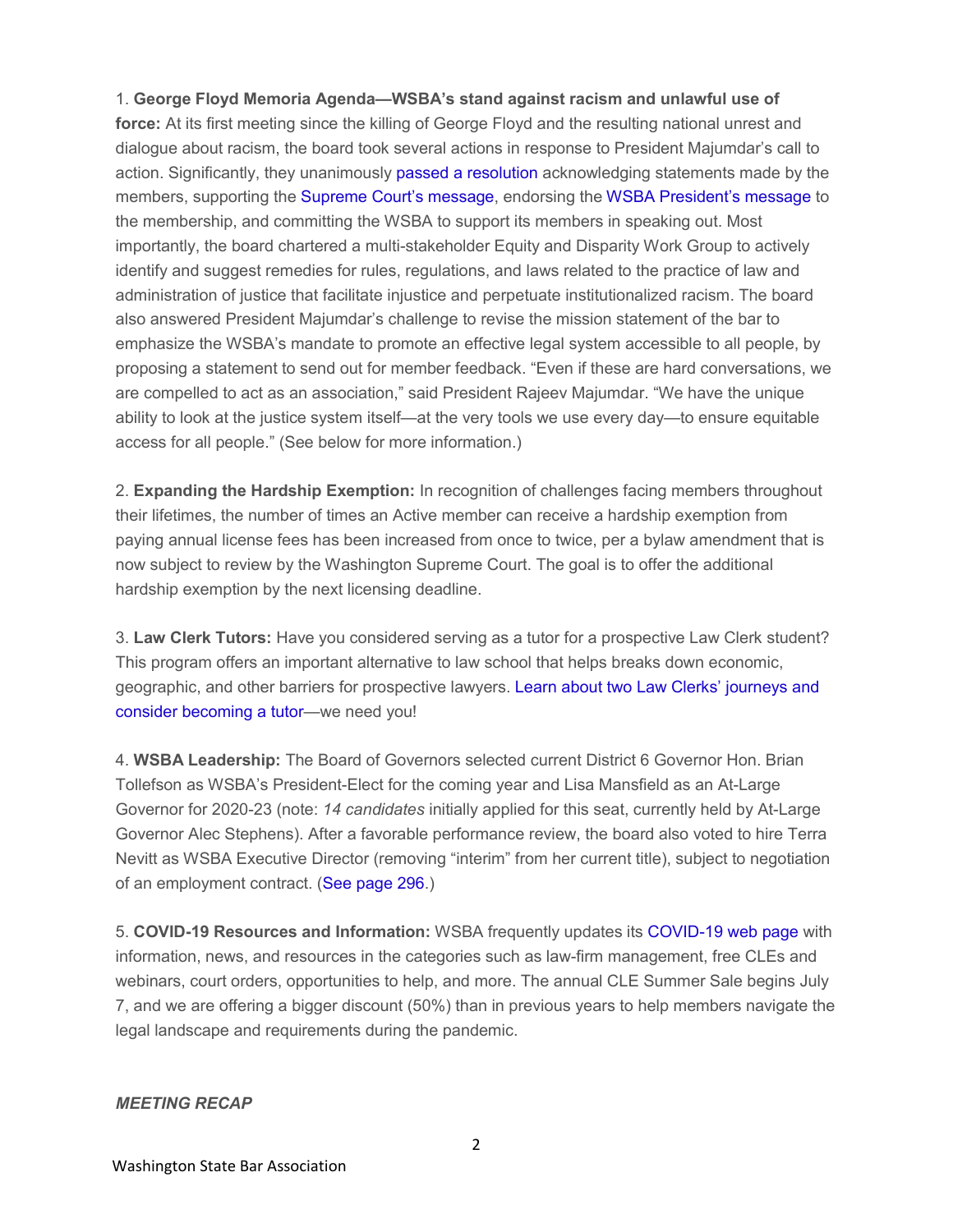**Local Heroes.** Kudos to our two Local Heroes, nominated by the Whatcom and Skagit County Bars (the original locale for this board meeting was to be in Bellingham, pre-COVID-19 regulations):

• **Heather Powell** (nominated by the Whatcom County Bar Association): Since 2013, Ms. Powell has served as CEO of the Boys & Girls Clubs of Whatcom County, where she consistently and passionately advocates for at-risk youth. This hallmark has been amplified during the COVID-19 pandemic. For example, she spearheaded an effort to save more than 500 licensed childcare locations from closing—these locations served primarily low-income families as well as parents who have been essential workers during the crisis. As one of her nominators said: "Heather is an energetic leader who acts with courage, determination, and a desire to make a difference." [\(Read](https://www.wsba.org/news-events/media-center/media-releases/heather-powell-receives-washington-state-bar-association-local-hero-award)  [more.](https://www.wsba.org/news-events/media-center/media-releases/heather-powell-receives-washington-state-bar-association-local-hero-award))

• **Heather Webb** (nominated by the Skagit County Bar Association): Ms. Webb serves as president of the Skagit County Bar Association and is known as a legal advocate who has helped highlight others who make significant contributions to the legal community. She has invested her time and energy to make the association more visible in the community. For example, she reimagined the annual Law Day luncheon as a dinner and opened the event to the community, extending special invitations to high school teachers and students. In addition, Ms. Webb is a member of the Washington State Association for Justice, Washington Women Lawyers, and the Whatcom County Bar. She has also been named a Super Lawyer Rising Star. One of her nominators said: "She is highly admired for her legal skills and her compassion and devotion to her clients and community." [\(Read more.](https://www.wsba.org/news-events/media-center/media-releases/heather-webb-receives-washington-state-bar-association-local-hero-award))

**George Floyd Memoria Agenda.** The Board of Governors responded to the killing of George Floyd with several actions to strengthen WSBA's commitment to diversity, equity, and inclusion in the legal community. The board:

• Approved a resolution in response to the national dialogue on Racism and Unlawful Use of Force. This included an endorsement of the President's message to the membership which stated, in part, that: *"There is no equity without access to the justice our legal system can provide, and there is no access to justice without our profession doing its part to solve problems. It is up to each one of us to stand up and speak for others who cannot so that we may substitute true dialogue and good policy for violence in our society. That is the very point of an effective legal system, and as officers of that system we bear a large share of the burden in its failures if each of us do not work to ever reform it."* Also within the Resolution, the WSBA acknowledged [statements made by the members,](https://www.wsba.org/docs/default-source/about-wsba/governance/board-resolution-national-dialogue.pdf?Status=Temp&sfvrsn=202709f1_2) and voiced support for the Supreme Court's leadership in making [their statement,](https://www.wsba.org/docs/default-source/about-wsba/governance/judiciary-legal-community-signed-6-4-20-(002).pdf) and committed the WSBA to supporting its members in speaking out—both by supporting their right to do so and their ability to do so with wellness and educational services. The Board also recognized the hard work of WSBA employees and that some have experienced racism and violence directly. [\(See page 95.](https://www.wsba.org/docs/default-source/about-wsba/governance/bog-meeting-materials-2019-2020/board-of-governors-meeting-materials-june-2020.pdf?sfvrsn=e60309f1_4))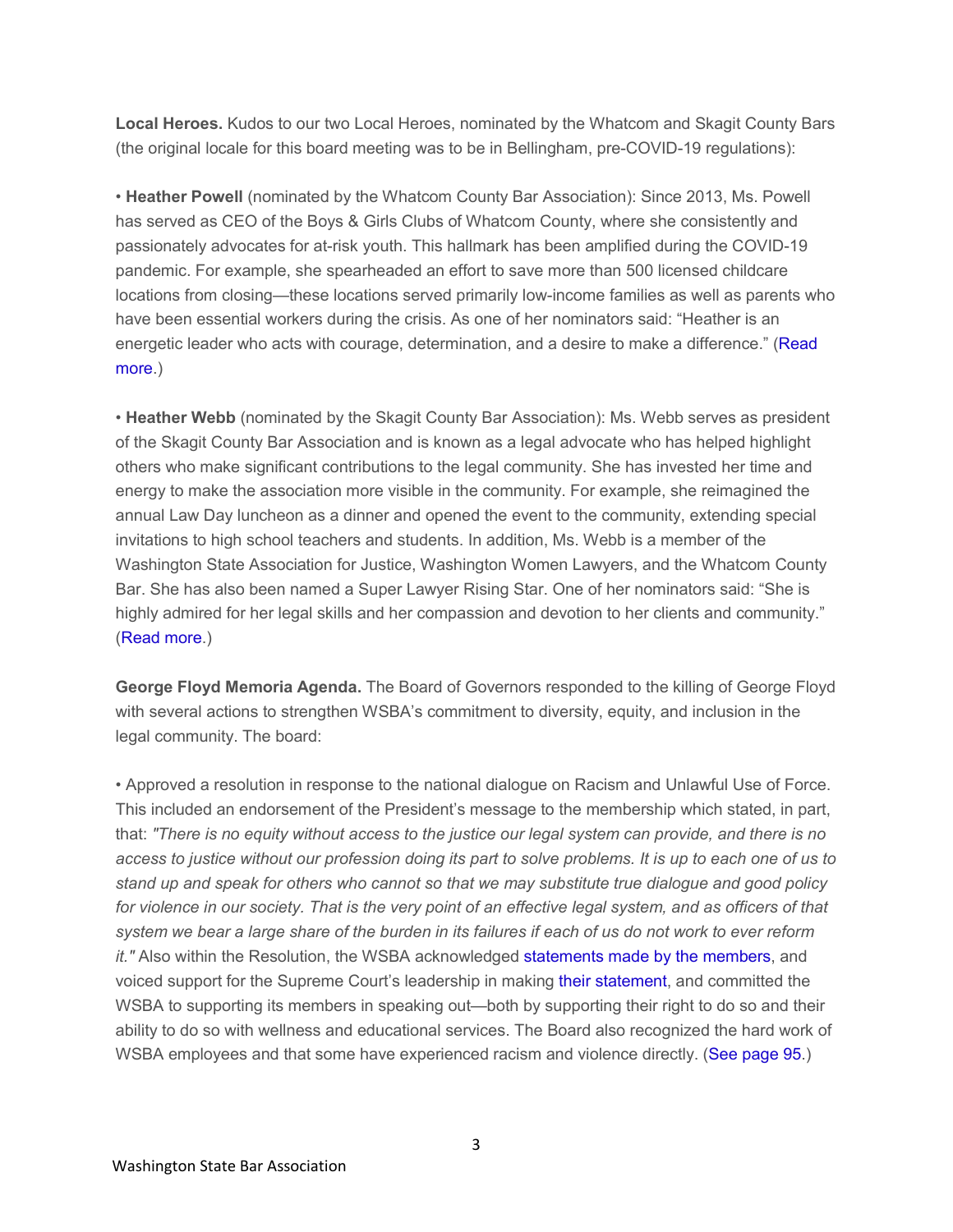• [Chartered an Equity and Disparity Work Group](https://www.wsba.org/docs/default-source/about-wsba/governance/memo_equity-and-injustice-workgroup_final_v2.pdf) with wide representation and a two-year charter to review rules, regulations, and laws related to the practice of law and administration of justice (such as the Rules of Professional Conduct and GR 12.2, for example); to identify any of these that facilitate injustice; and to propose concrete remedies that WSBA can pursue in accordance with GR 12.2. [\(See page 88.](https://www.wsba.org/docs/default-source/about-wsba/governance/bog-meeting-materials-2019-2020/board-of-governors-meeting-materials-june-2020.pdf?sfvrsn=e60309f1_4))

• Answered President Majumdar's challenge to revise the mission statement of the bar to emphasize the WSBA's mandate to promote an effective legal system accessible to **all people**, by proposing a revised mission statement. WSBA will now send out the proposed revision to members broadly to solicit feedback before the board takes any action. New proposed mission: *With a strong commitment to serving its members and the public, WSBA ensures the integrity of the legal profession and promotes an effective legal system, accessible to all.* (Current mission statement: *To serve the public and the members of the Bar, to ensure the integrity of the legal profession, and to champion justice.*) WSBA will solicit feedback membership-wide in the following weeks. Comments can be sent to [barleaders@wsba.org.](mailto:barleaders@wsba.org) [\(See page 86.](https://www.wsba.org/docs/default-source/about-wsba/governance/bog-meeting-materials-2019-2020/board-of-governors-meeting-materials-june-2020.pdf?sfvrsn=e60309f1_4))

• Recognized and honored the effort, empathy, statements, and action taken by groups of members such as the WSBA Civil Rights Law Section, WSBA Council on Public Defense, the Access to Justice Board, Loren Miller Bar Association, Filipino Lawyers of Washington, Korean American Bar Association, Latina/o Bar Association of Washington, QLAW Association and QLAW Foundation, South Asian Bar Association of Washington, Vietnamese American Bar Association of Washington, Washington Women Lawyers, Association of Washington Assistant Attorneys General and the Solidarity Caucus of the Professional Staff Organizing Committee, and the Washington State Bar Foundation. [\(See page 63.](https://www.wsba.org/docs/default-source/about-wsba/governance/bog-meeting-materials-2019-2020/board-of-governors-meeting-materials-june-2020.pdf?sfvrsn=e60309f1_4))

• Approved for distribution a Statement by Council on Public Defense. [\(See page 83.](https://www.wsba.org/docs/default-source/about-wsba/governance/bog-meeting-materials-2019-2020/board-of-governors-meeting-materials-june-2020.pdf?sfvrsn=e60309f1_4))

• Approved [a resolution in support of the Court's Law Clerk Program](https://www.wsba.org/docs/default-source/about-wsba/governance/wsba-resolution_apr-6-program_6-28-20.pd) (authorized by Admissions to Practice Rule 6), an alternative to traditional law school education, which might otherwise be unattainable due to economic and institutional barriers for potential lawyers. [\(See page 91.](https://www.wsba.org/docs/default-source/about-wsba/governance/bog-meeting-materials-2019-2020/board-of-governors-meeting-materials-june-2020.pdf?sfvrsn=e60309f1_4))

• Heard several recommendations from WSBA's Diversity Committee regarding the organization's existing 2013 Diversity Plan. [\(See page 99](https://www.wsba.org/docs/default-source/about-wsba/governance/bog-meeting-materials-2019-2020/board-of-governors-meeting-materials-june-2020.pdf?sfvrsn=e60309f1_4)**.)**

**Diploma Privilege: Send comments to WSBA or the Court directly.** Following the [Court's](http://www.courts.wa.gov/content/publicUpload/Supreme%20Court%20Orders/Order%20Granting%20Diploma%20Privilege%20061220.pdf)  [Order](http://www.courts.wa.gov/content/publicUpload/Supreme%20Court%20Orders/Order%20Granting%20Diploma%20Privilege%20061220.pdf) to waive the Uniform Bar Exam (UBE) portion of the bar exam (the Multistate Professional Responsibility Exam and the Washington Law Component Exam are still required) as a licensing requirement for the majority of applicants signed up for the summer exam, the Board of Governors discussed feedback and concern from law students and members. Comments included: A significant amount of feedback from members with concerns; the Board agreed to forward those comments collected to date to the Court as well as solicit additional comments. If you would like to submit a comment as part of the bar's aggregate submission to the Court, please send them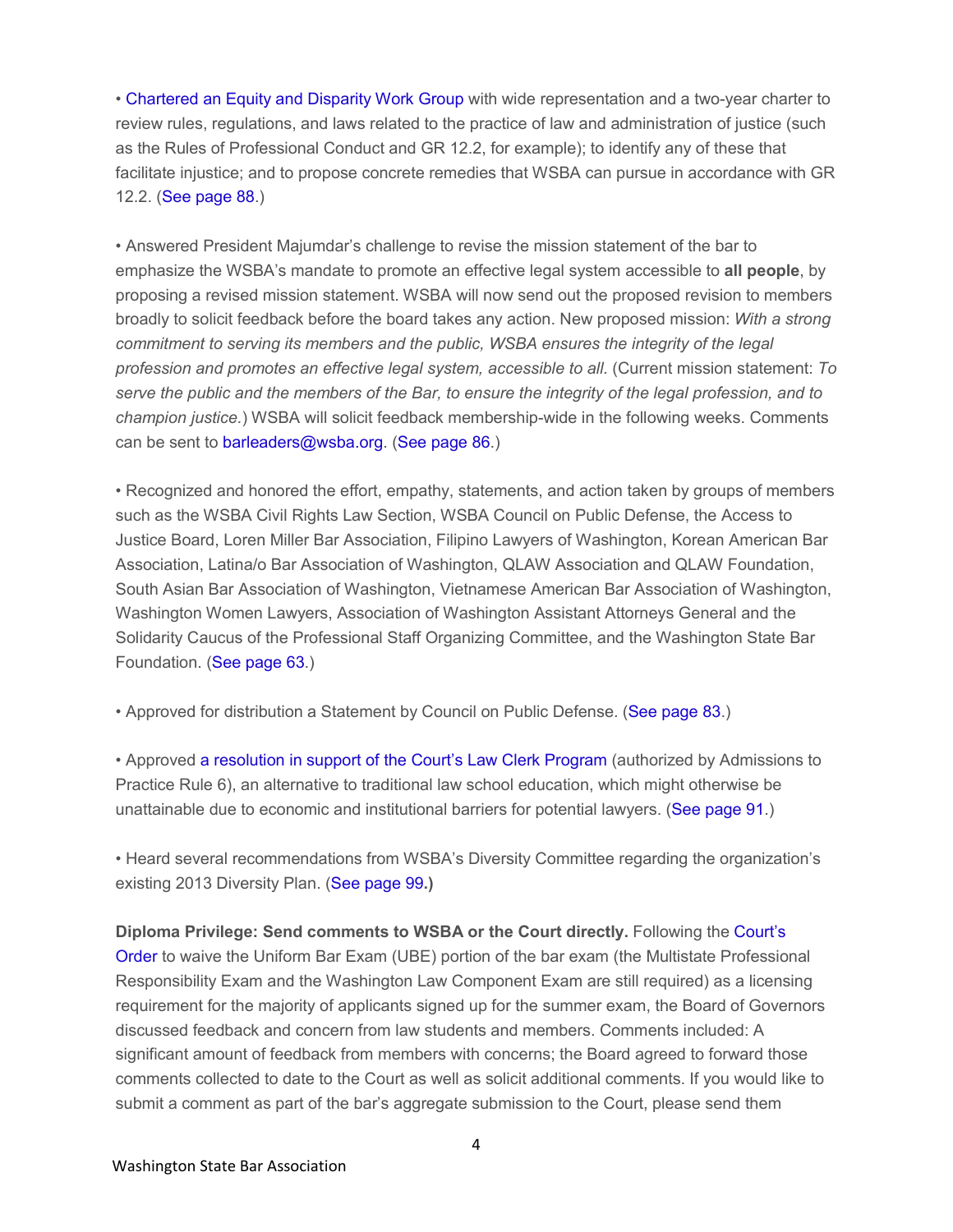to [barleaders@wsba.org](mailto:barleaders@wsba.org) by the end of July. The Board also supported the Law Clerk Board's request to ask the Court to amend its Order to include qualified graduates of the Law Clerk program and to make a contingency plan for LL.M (Master of Laws) bar applicants if the July bar exam cannot be administered safely. [\(See page 294.](https://www.wsba.org/docs/default-source/about-wsba/governance/bog-meeting-materials-2019-2020/board-of-governors-meeting-materials-june-2020.pdf?sfvrsn=e60309f1_4))

**Comments on Draft Amendments to Disciplinary Procedural Rules.** Justice Mary Yu of the Washington Supreme Court appeared at the meeting to answer questions and to dispel rumors of any imminent changes to the lawyer discipline system without providing an opportunity for comment to WSBA's Board of Governors. She explained that drafts of discipline-system rule amendments (prepared at the direction of the Court with assistance from WSBA staff) should be transmitted directly to the Court and not through the Board of Governors. Discipline counsel reports to the Court on discipline matters and the structure of the relationship is outlined in ELC Title 2. It would be improper for the proposed rules to first go to the Board of Governors. Once the proposed rules are transmitted to the Court, they will likely be sent to our Court Rules Committee and then published for comment. Justice Yu wanted to assure the BOG that the Court would solicit input from the bar and Board of Governors before adopting any such rules. Justice Yu and WSBA President Majumdar assured the board and other stakeholders that they will have ample time to consider and comment on any rule changes if the Court decides to advance them in some form. "We will definitely seek member input in the event any proposal comes to fruition," Majumdar said. Justice Yu explained that if the Court advances a final draft, the Court will forward them to WSBA for input in accordance with General Rule (GR) 9. She believes this process is more consistent with the Court's and Board of Governor's respective roles in the discipline system.

**More Awards!** The Board of Governors approved this year's slate of APEX (Acknowledging Professional Excellence) Award winners. Stay tuned for the names of these outstanding legal luminaries.

**Removing Barriers to Emeritus Pro Bono Status (first read)**. The Board of Governors will vote at its next meeting in July whether to change certain qualifications under Admission and Practice Rules for members seeking or in Emeritus Pro Bono status. These APR amendments—such as removing an experience qualification, waiving the license fee for those who volunteer 30 hours in the previous year with a QLSP, and changing the label from "emeritus pro bono" status to "pro bono" status to make it clear that members can move to this status at any stage of their careers were recommended by the Pro Bono and Public Service Committee to encourage more members who resign active licenses to instead continue to perform pro bono services via Emeritus Pro Bono status. If approved, the APR amendments and WSBA bylaw change will go before the Washington Supreme Court for review. [\(See page 208.](https://www.wsba.org/docs/default-source/about-wsba/governance/bog-meeting-materials-2019-2020/board-of-governors-meeting-materials-june-2020.pdf?sfvrsn=e60309f1_4))

**Budget Items.** The Board of Governors will recommend to the Washington Supreme Court a onetime \$15 reduction to the Client Protection Fund; that means the current rate of \$25 would drop to \$10 for 2021. Careful analysis shows the fund has sufficient capacity to safeguard payouts while providing this one-time relief for members during a time when COVID-19 economic impacts for

5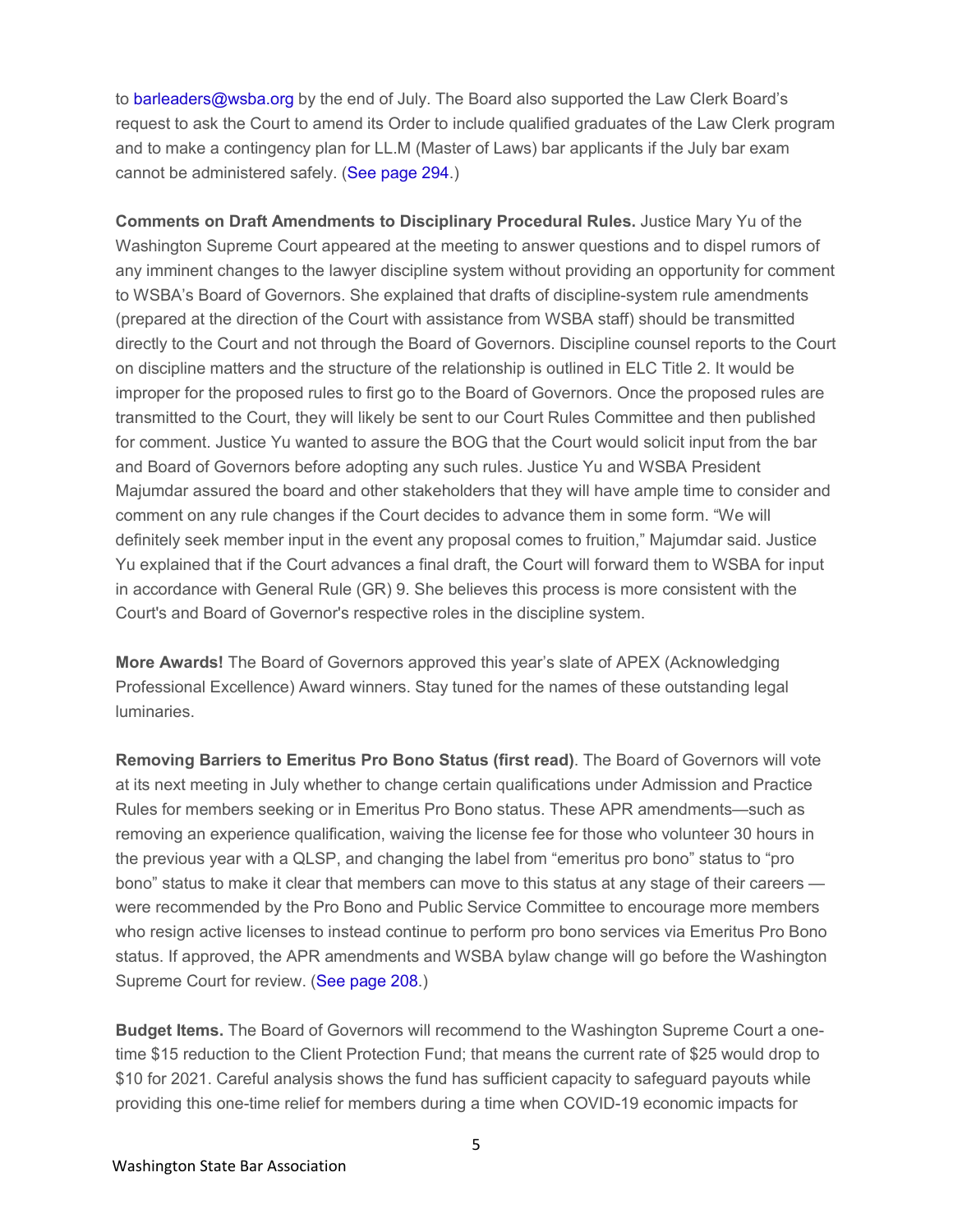members are yet unknown. [\(See page 255.](https://www.wsba.org/docs/default-source/about-wsba/governance/bog-meeting-materials-2019-2020/board-of-governors-meeting-materials-june-2020.pdf?sfvrsn=e60309f1_4)) Also, Audit Firm Clark Nuber presented results from WSBA's "deep dive" audit, with an overall summary: "No systemic failures and no red flags" but some recommendations to show documentation to policies and procedures in line with industry best practices. [\(See page 262.](https://www.wsba.org/docs/default-source/about-wsba/governance/bog-meeting-materials-2019-2020/board-of-governors-meeting-materials-june-2020.pdf?sfvrsn=e60309f1_4)) This audit was in addition to WSBA's regular annual audit, which came back with a clean report indicating the bar's finances are well managed and accurate in all material respects.

**Support for Private Attorney Involvement Plan.** The Board of Governors approved a comment from the Pro Bono and Public Service Committee in support of Northwest Justice Project's 2020 Private Attorney Involvement Plan. This plan identifies work areas not generally served by volunteer lawyer programs and how to engage private attorneys in these areas. [\(See page 246.](https://www.wsba.org/docs/default-source/about-wsba/governance/bog-meeting-materials-2019-2020/board-of-governors-meeting-materials-june-2020.pdf?sfvrsn=e60309f1_4))

**Defense Requests for Expert Funds.** The Board of Governors approved the Council on Public Defense's proposed charter revision as well as a comment in support of proposed rule amendments that require judges to consider defense requests for expert funds ex parte. [\(See page 197.](https://www.wsba.org/docs/default-source/about-wsba/governance/bog-meeting-materials-2019-2020/board-of-governors-meeting-materials-june-2020.pdf?sfvrsn=e60309f1_4))

**Proposed Ethics Amendments.** The Committee on Professional Ethics requested support for amendment recommendations to the Rules of Professional Conduct (RPCs) regarding in-house lawyers (RPC 1.16 and 1.13), as well as fee sharing with nonprofit lawyer referral services (RPC 7.2 and 5.4). The Board of Governors voted to approve a minor revision to the RPC. 1.16 and 1.13 recommendations and then voted to forward both recommendations to the Washington Supreme Court. [\(See page 312.](https://www.wsba.org/docs/default-source/about-wsba/governance/bog-meeting-materials-2019-2020/board-of-governors-meeting-materials-june-2020.pdf?sfvrsn=e60309f1_4))

**Reports from WSBA Entities.** The Board of Governors heard updates from the Editorial Advisory Committee [\(see page](https://www.wsba.org/docs/default-source/about-wsba/governance/bog-meeting-materials-2019-2020/board-of-governors-meeting-materials-june-2020.pdf?sfvrsn=e60309f1_4) 101), Coronavirus Response Task Force [\(see page 111\)](https://www.wsba.org/docs/default-source/about-wsba/governance/bog-meeting-materials-2019-2020/board-of-governors-meeting-materials-june-2020.pdf?sfvrsn=e60309f1_4), Ad Hoc Committee to Investigate Alternatives to Mandatory Malpractice Insurance [\(see page 130\)](https://www.wsba.org/docs/default-source/about-wsba/governance/bog-meeting-materials-2019-2020/board-of-governors-meeting-materials-june-2020.pdf?sfvrsn=e60309f1_4), and the Council on Public Defense [\(see page 185\)](https://www.wsba.org/docs/default-source/about-wsba/governance/bog-meeting-materials-2019-2020/board-of-governors-meeting-materials-june-2020.pdf?sfvrsn=e60309f1_4).

**Salary Transparency.** The Board requested that the WSBA President, Treasurer, and Interim Executive Director present a proposal at the July Board of Governors meeting about options for posting salary ranges for WSBA positions to provide greater transparency to members, while addressing privacy and safety concerns of employees.

**Helping Sections Connect with Legislators.** After several previous reads, the Board approved a revised policy to clarify how Sections introduce and respond to legislation in a manner that encourages members to share their subject-matter expertise with lawmakers in an official WSBA capacity while adhering to [General Rule 12.2.](https://www.courts.wa.gov/court_rules/pdf/GR/GA_GR_12_02_00.pdf) [\(See page 271.](https://www.wsba.org/docs/default-source/about-wsba/governance/bog-meeting-materials-2019-2020/board-of-governors-meeting-materials-june-2020.pdf?sfvrsn=e60309f1_4))